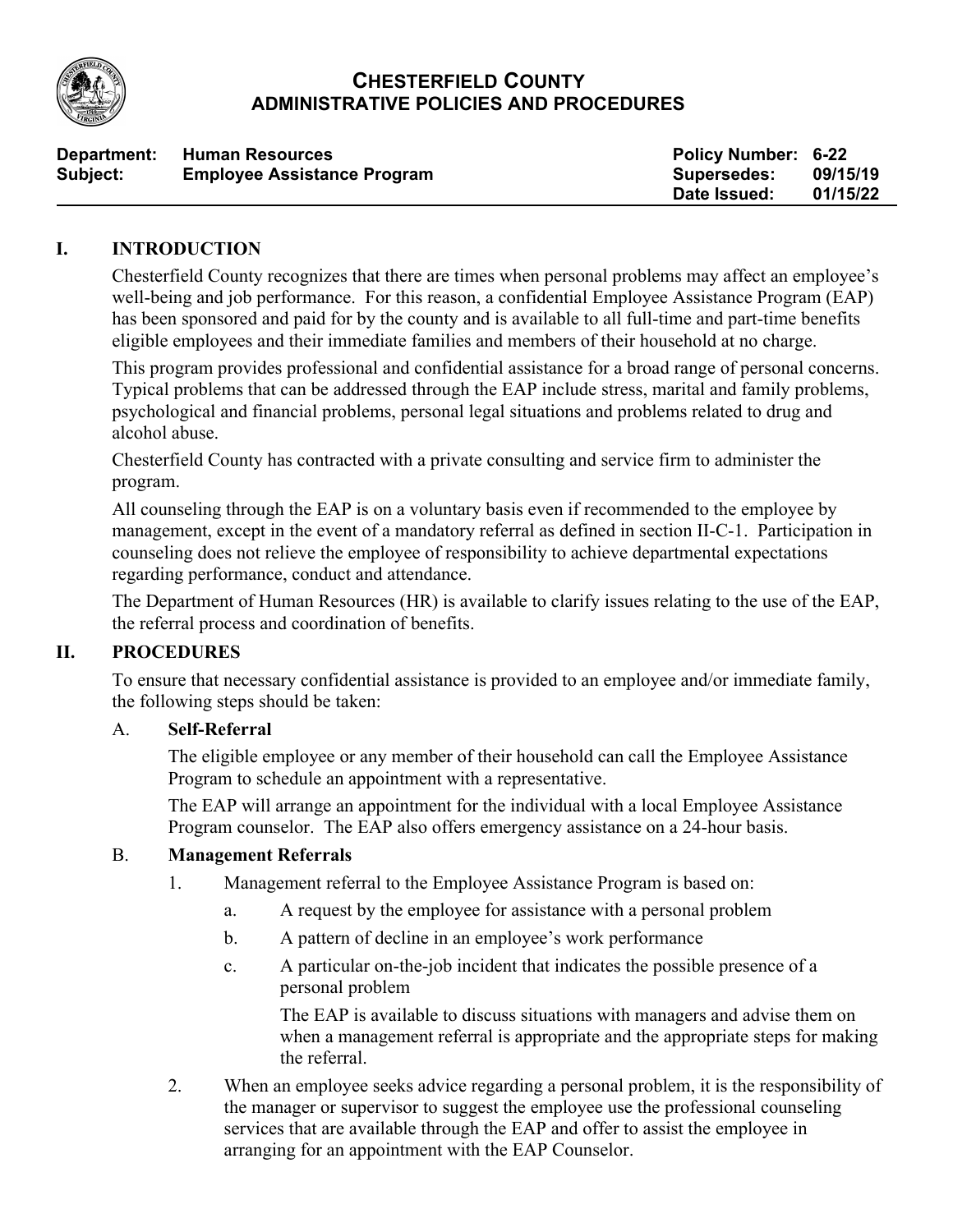- 3. When an employee's performance is the basis for a referral to the EAP, the manager should prepare a written account of the performance problem that has been observed. This information should also be included in any discussions with the employee which are intended to provide feedback under the Employee Development Program. This account should be as detailed as possible including the dates, times, and description of the behavior that has become a part of a pattern of decline, or a particular incident that warrants managerial action. This documentation is for the supervisor's use in talking with the employee.
- 4. If an EAP referral occurs, based on the above information, the manager should call the EAP and ask to speak with a counselor for assistance in making a management referral. The counselor will review the performance problem with the supervisor or manager and assist in preparing for a meeting with the employee.
- 5. The manager or supervisor should then have a meeting with the employee to discuss the performance problem and communicate as clearly as possible the consequences of failure to resolve the problem. This meeting should focus solely on defining the work performance and/or attendance problems—not on any personal difficulties.
- 6. After the employee has been confronted with the performance problem, the manager or supervisor should review the EAP policy with the employee, advise him of the availability of confidential, professional assistance for any work-hampering personal problems, and strongly encourage the employee to arrange an appointment with an Employee Assistance Counselor. Although the final decision to use the program is made by the employee, management should emphasize the advantages of the Employee Assistance Program.
- 7. If the employee agrees to accept assistance, the employee should arrange a meeting with an EAP counselor. In accordance with Section IV (B) of the county's Alcohol and Substance Policy, the EAP will be required to notify the Police and Fire Department, Emergency Communications and Sheriff's Office respectively when sworn employees of the Police Department and Sheriff's Office and uniformed employees of the Fire Department and Emergency Communications voluntarily seek services of the EAP and are found to:
	- a. Be using controlled substances.
	- b. To have abused, illegal drugs, alcohol, or prescription drugs in a manner that could affect current or future job performance. The notification will only take place once the employee has signed the release form, the counselor has completed assessment of the problem, and developed a treatment plan. Once notified, the department will take appropriate action pursuant to county policies.
- 8. An employee may choose to decline assistance through the EAP. Participation in the EAP is voluntary, except in the event of a mandatory referral made in accordance with section II.C.1. However, whether the employee declines or accepts the offer of help through the EAP, he retains his responsibility to meet accepted job performance, conduct and attendance expectations.

# C. **Mandatory Referrals**

- 1. Mandatory referrals to the EAP may be made in the following situations:
	- a. When an employee tests positive on a breath alcohol test or drug screen or is determined to be under the influence of alcohol or drugs
	- b. When a fitness for duty evaluation includes the recommendation of an EAP or similar referral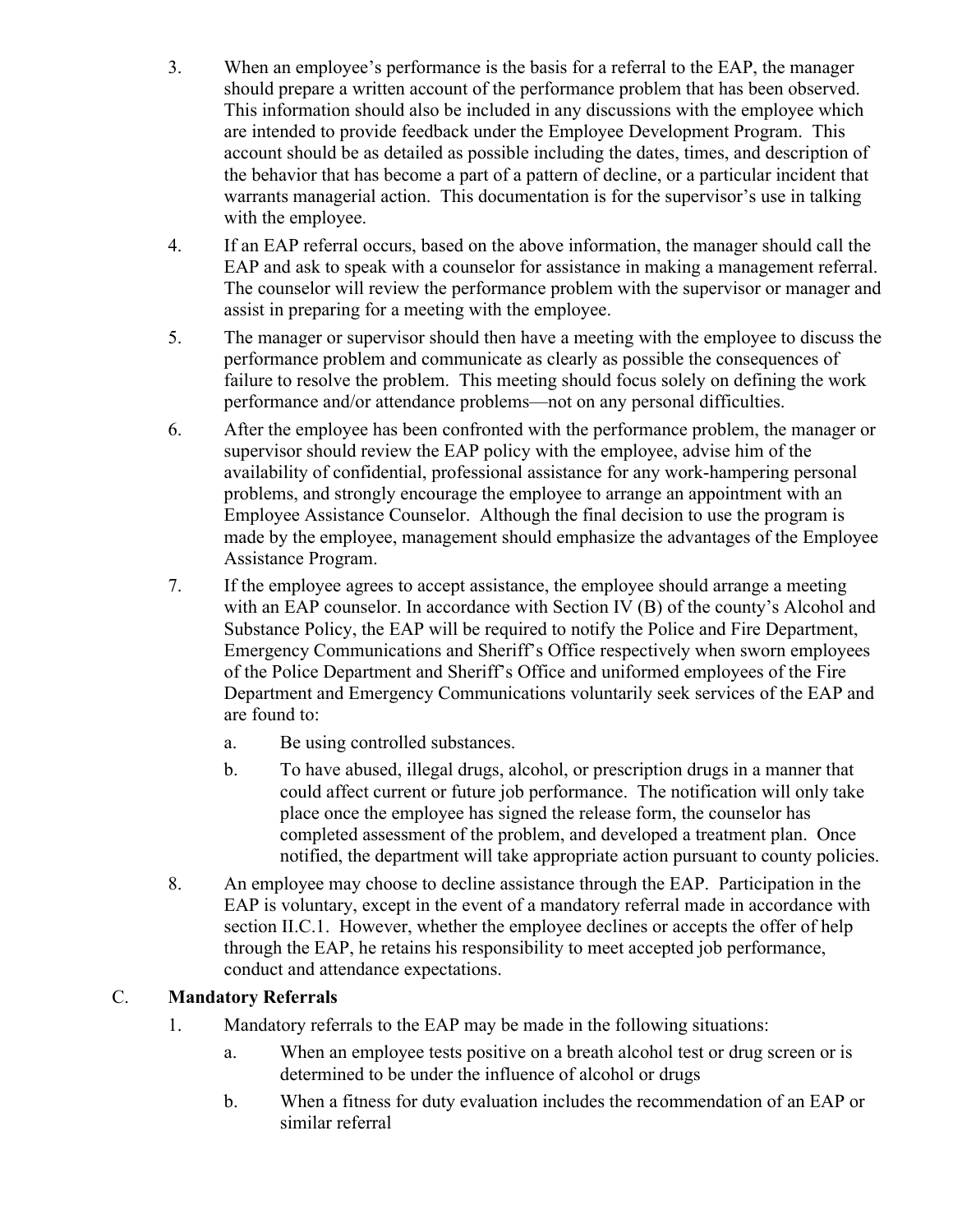- c. When the employee has been involved in workplace violence as defined in Administrative Procedure 13-6, Workplace Violence Prevention and Facility Risk Assessment Policy.
- d. When departmental management is concerned that the employee's behavior creates a threat to the employee or others
- e. When an employee exhibits continued behavior which significantly disrupts the operation of the department after the employee has been advised that the behavior cannot continue
- 2. All mandatory referrals will be coordinated by HR by having the department director or designee contact HR and provide information on the circumstances. The HR representative will evaluate the information and if the criteria are met, will contact the EAP representative to initiate the process. In the case of a mandatory referral, an employee who declines assistance from the EAP or who fails to follow the recommended treatment program will be disciplined up to and including termination.
- 3. The EAP counselor will assist by:
	- a. Gathering appropriate information and setting an appointment for a clinical assessment of the employee's problem
	- b. Formulating a treatment recommendation
	- c. Providing information, assessment, counseling services and/or professional referral when appropriate
	- d. Reporting back to the HR Director or designee whether the employee kept the appointment and whether the employee is compliant with the treatment recommendation
	- e. Coordinating return to duty testing with the supervisor and HR and following up with the HR Director or designee on whether the employee continues to comply with the treatment recommendation
- 4. Following the EAP assessment and/or professional referral, the EAP counselor will assist the employee as follows:
	- a. In the event that consultation and/or counseling is provided by the EAP counselor, the EAP counselor will report back to the HR Director or designee whether the employee has substantially completed the treatment recommendation
	- b. If referral outside EAP is indicated, the EAP counselor will report the employee's compliance with and completion of said referral
	- c. By referring the employee to the appropriate medical personnel to obtain fitness for duty certification
- D. **Time Off for Counseling –** Any time off from work to attend counseling for oneself or family members is treated the same as other absences due to medical appointments. A supervisor may approve use of either accumulated sick leave, annual leave, or PTO as available and appropriate.

# E. **Family Member Assistance**

- 1. Any member of an employee's immediate family (benefit eligible dependents and household members) also may use the Employee Assistance Program.
- 2. The Employee Assistance Program counselor will arrange a confidential consultation for the individual.